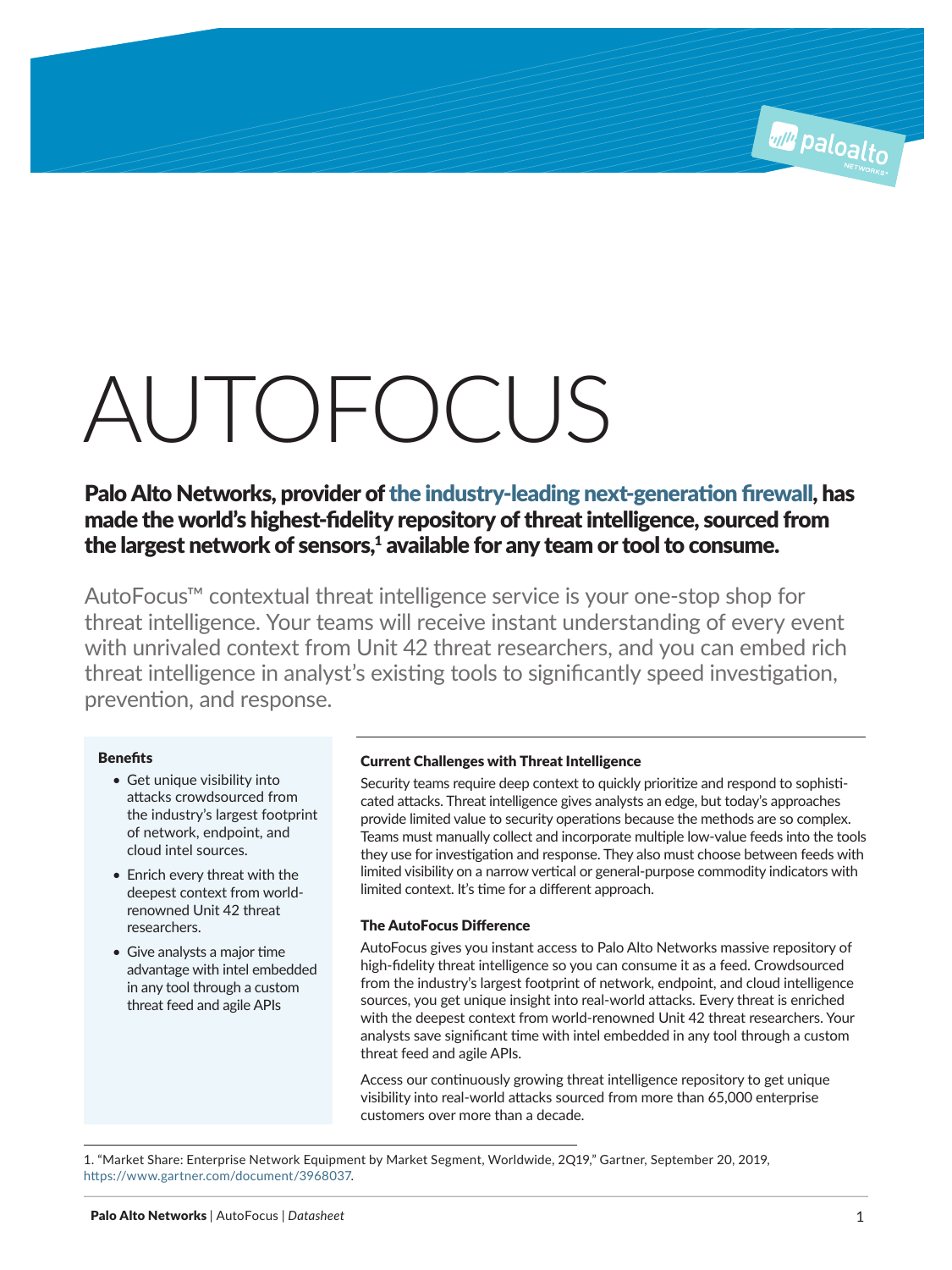

Figure 1: AutoFocus architecture

Access our continuously growing threat intelligence repository to get unique visibility into real-world attacks sourced from more than 65,000 enterprise customers over more than a decade.

| <b>Table 1: Threat Intelligence in AutoFocus</b> |                                                                                                                                                               |  |
|--------------------------------------------------|---------------------------------------------------------------------------------------------------------------------------------------------------------------|--|
| <b>Intel Source</b>                              | <b>Intelligence</b>                                                                                                                                           |  |
| WildFire® malware prevention service             | More than 14 billion samples collected                                                                                                                        |  |
|                                                  | More than 7 trillion artifacts analyzed                                                                                                                       |  |
| PAN-DB                                           | 2 billion URL queries processed daily                                                                                                                         |  |
| <b>DNS Security service</b>                      | 46 million real-world DNS queries processed daily                                                                                                             |  |
| Traps™ endpoint protection and response          | Telemetry and samples from millions of Traps endpoint agents                                                                                                  |  |
| Prisma™ Access                                   | Millions of samples collected continuously from hundreds of SaaS applications                                                                                 |  |
| Unit 42 research                                 | More than 2,700 hand-curated tags and more than two dozen tag groups covering thousands of<br>variants of attack campaigns                                    |  |
| Third-party sources                              | In-house data augmented by millions of samples shared across Cyber Threat Alliance contribu-<br>tors, including vendors like Cisco, Fortinet, and Check Point |  |

# Hand-Curated Intelligence for Every Threat

Enrich every threat with the deepest context from the world-renowned Palo Alto Networks threat research team, Unit 42. As an agile, global team, Unit 42 meticulously analyzes real-world threat data to uncover and provide in-depth research on adversaries, malware families, and attack campaigns. Unit 42 adds human-curated intelligence to AutoFocus by creating tags, providing researcher-curated context, and prioritizing identified threats, boosting your security team with their knowledge.

| <b>Table 2: Unit 42 Global Threat Intelligence</b> |                                                                                                                                                                                                                                                                                                                                                          |  |
|----------------------------------------------------|----------------------------------------------------------------------------------------------------------------------------------------------------------------------------------------------------------------------------------------------------------------------------------------------------------------------------------------------------------|--|
| AutoFocus tags                                     | Gain rich context and a better understanding of advanced threats with more than 3,000 expert-<br>curated Unit 42 tags. Tags include details about adversaries, campaigns, malicious behaviors, malware<br>families, exploits, and techniques, enabling teams to quickly distinguish and prioritize the most<br>important threats from commodity attacks. |  |
| AutoFocus custom tags                              | Collaborate with team members by creating custom tags based on your own search criteria.                                                                                                                                                                                                                                                                 |  |
| AutoFocus tag groups                               | Search based on tag groups to surface categories of threats for broader visibility and action. Pre-built<br>tag groups include: ransomware, banking trojan, hacking tool, and more.                                                                                                                                                                      |  |
| Unit 42 publications                               | Stay up to date with Unit 42's latest research, published more than 100 times per year. Research<br>is conducted in pair analysis, leveraging the combined expertise of a threat hunter and a reverse<br>engineer.<br>Unit 42 Threat Research                                                                                                            |  |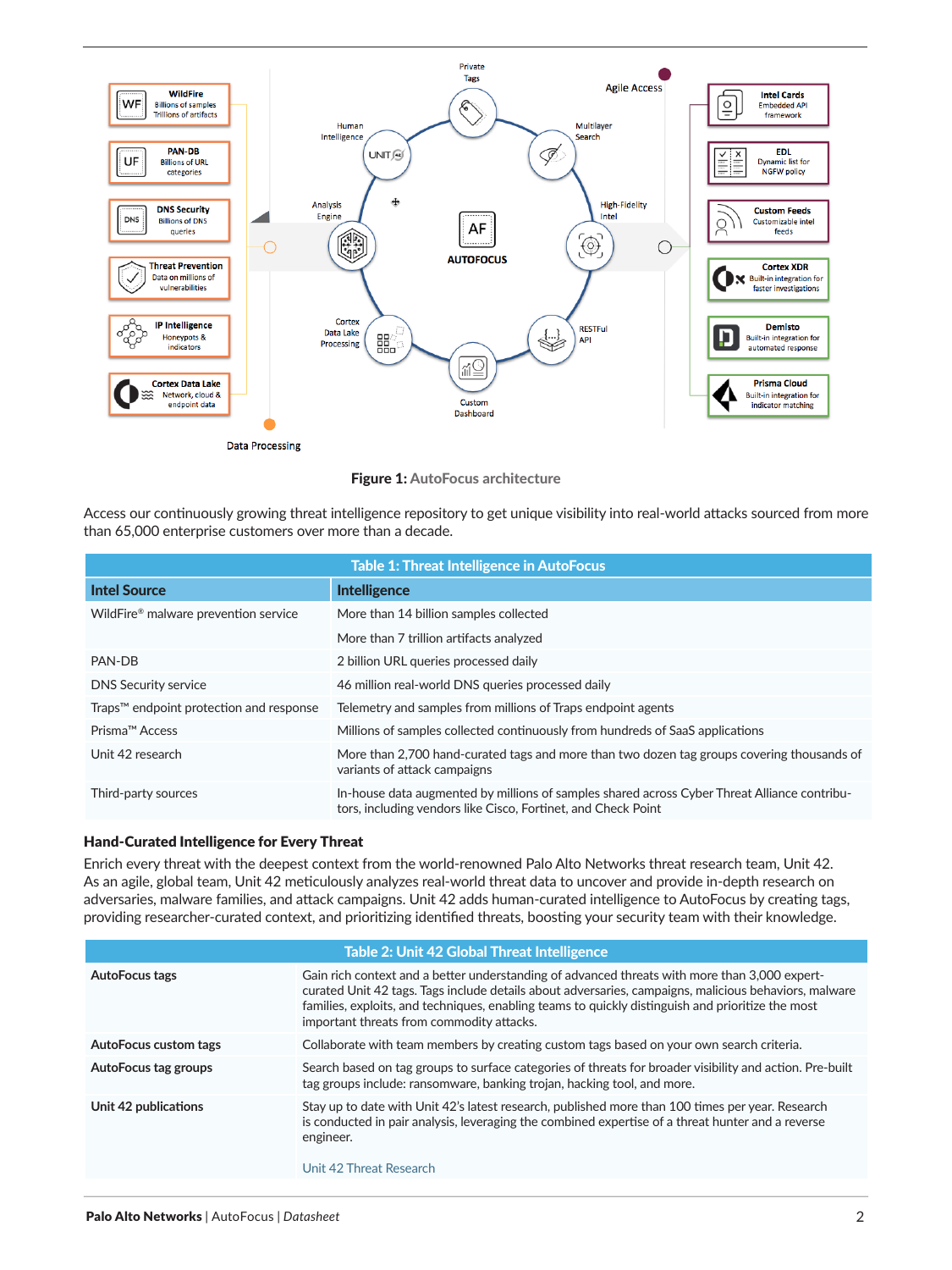| Table 2: Unit 42 Global Threat Intelligence (continued) |                                                                                                                                                                                                                                      |  |
|---------------------------------------------------------|--------------------------------------------------------------------------------------------------------------------------------------------------------------------------------------------------------------------------------------|--|
| Unit 42 Adversary Playbooks                             | Get in-depth visibility into adversary tactics, tools, and procedures in a structured data format<br>available to anyone who wants to expand their knowledge.<br>Unit 42 Adversary Playbooks                                         |  |
| "Don't Panic" podcast                                   | "Don't Panic" is the official Unit 42 podcast, where expert researchers address issues at the top of<br>cybersecurity practitioners' minds—and help resolve them so they can get their sanity back.<br>Unit 42 "Don't Panic" Podcast |  |

### Instant Access to Intel When You Need It Most

Give analysts a significant time advantage with intel embedded in any tool through a custom threat feed and agile APIs:

- Power up any detection, investigation, and prevention tool with a custom feed builder to extract and share the most relevant, continuously updated threat intelligence. You can also leverage a built-in, curated feed updated every 24 hours.
- Take advantage of embedded intel cards for Palo Alto Networks and third-party tools to automatically surface indicator groupings directly in existing products.
- Provide threat intelligence to security information and event management (SIEM) tools, in-house systems, and hundreds of other third-party tools with an open and agile RESTful API.

| <b>Table 3: API Framework</b>           |                                                                                                                                                                                                                                                                                                                              |  |
|-----------------------------------------|------------------------------------------------------------------------------------------------------------------------------------------------------------------------------------------------------------------------------------------------------------------------------------------------------------------------------|--|
| <b>Feature</b>                          | <b>Benefits</b>                                                                                                                                                                                                                                                                                                              |  |
| Intelligence cards                      | Get instant access to relevant intel around IPs, hashes, URLs, or domains from a single API query,<br>eliminating the need for your security personnel to manually search and correlate relevant indicators.                                                                                                                 |  |
| <b>RESTful API</b>                      | Enjoy quick access to samples, file analysis, aggregate data, tags, and much more via the agile API<br>framework. This framework allows security teams to enrich their existing tools in real time to enable<br>fast analysis and automate responses.                                                                        |  |
|                                         | <b>AutoFocus API References</b>                                                                                                                                                                                                                                                                                              |  |
| <b>Threat Feed Builder</b>              |                                                                                                                                                                                                                                                                                                                              |  |
| <b>Custom feed builder</b>              | Build your custom threat intelligence feeds by choosing from many high-value indicator types,<br>including file hashes, URLs, domains, confidence, and more. Automatically export and publish feeds to<br>enable quick enforcement through prevention controls.                                                              |  |
| Daily feeds                             | Stay ahead of attackers with a curated feed published daily, ready for consumption by any security<br>tool.                                                                                                                                                                                                                  |  |
| <b>Other Tools and Standards</b>        |                                                                                                                                                                                                                                                                                                                              |  |
| MineMeld™ application                   | Aggregate and correlate any third-party intelligence source within AutoFocus, and automatically<br>identify as well as extract high-value indicators from all sources, leveraging native intelligence to<br>combine power. You can combine the two with more than 200 plugins for threat feeds.<br>Learn more about MineMeld |  |
| Standard data formats                   | Standardize threat intelligence with various compatible formats, such as STIX, JSON, TXT, and CSV,                                                                                                                                                                                                                           |  |
|                                         | making it easy to integrate with any security tool set.                                                                                                                                                                                                                                                                      |  |
| <b>Maltego Transforms for AutoFocus</b> | Visualize relationships between indicators through AutoFocus transforms. Query disparate data<br>sources and present a view of the retrieved data in a single view.                                                                                                                                                          |  |
|                                         | Download Maltego Transforms for AutoFocus                                                                                                                                                                                                                                                                                    |  |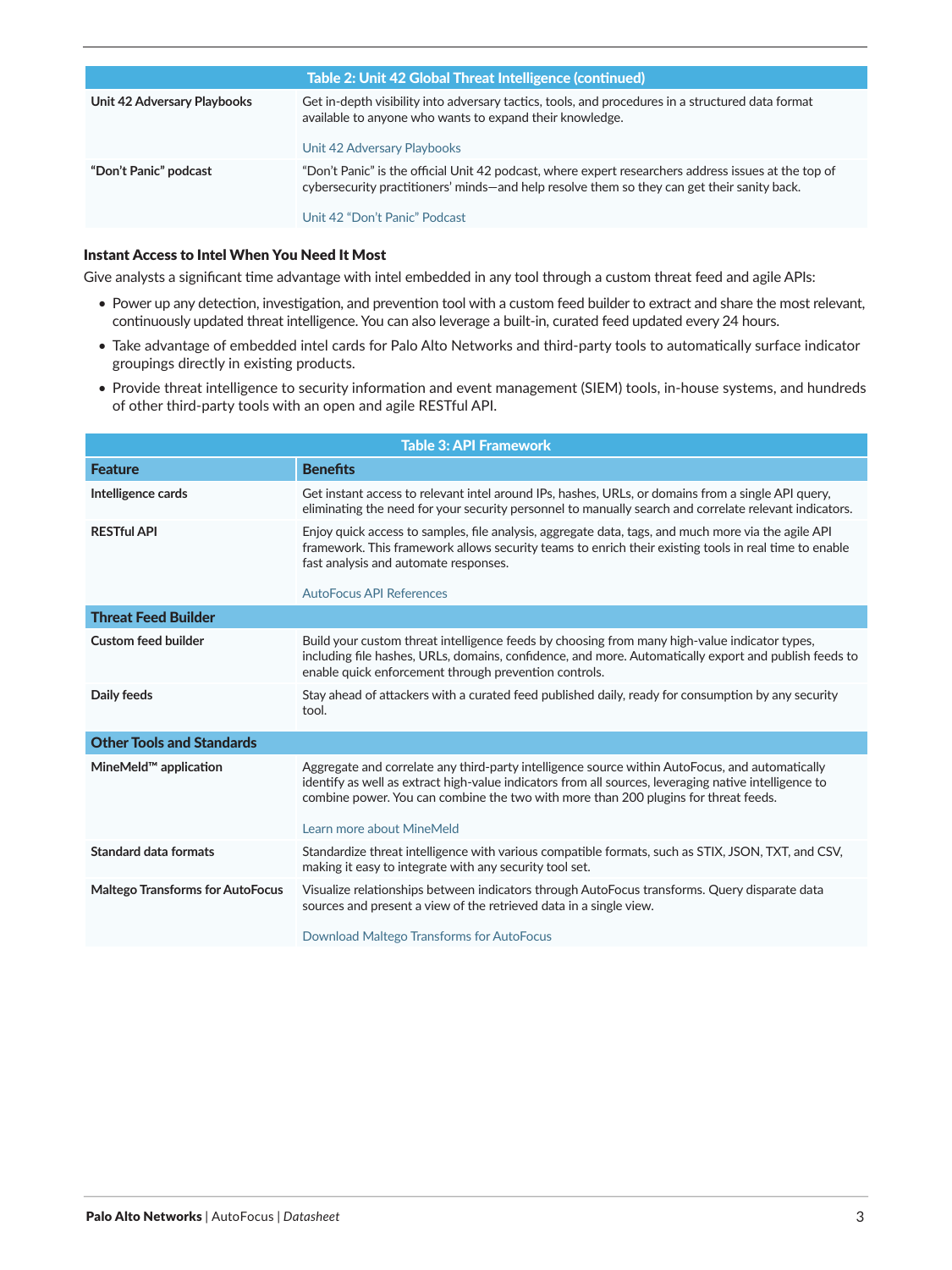### Visibility into the Current Threat Landscape

Gain deep visibility into your organization's threat landscape through the AutoFocus dashboard. Create custom dashboards and widgets, and compare your security posture with the rest of the industry. Have daily, weekly, monthly, or yearly reports generated and emailed directly to your inbox.



### Figure 2: AutoFocus custom dashboard

| <b>Table 4: AutoFocus Dashboard</b> |                                                                                                                                                                                                                                                  |  |
|-------------------------------------|--------------------------------------------------------------------------------------------------------------------------------------------------------------------------------------------------------------------------------------------------|--|
| <b>Feature</b>                      | <b>Benefits</b>                                                                                                                                                                                                                                  |  |
| Custom dashboard                    | Create custom dashboards, widgets, reports, and alerts with an easy-to-use interface.                                                                                                                                                            |  |
| Scheduled reports                   | Stay up to date with current industry trends by running daily, weekly, or monthly reports.                                                                                                                                                       |  |
| <b>Priority alerts</b>              | Enhance your existing security workflows by sending priority alerts via email or HTTP post when<br>an indicator matches a defined tag.                                                                                                           |  |
| Unit 42 research feed               | View Unit 42 latest research directly in the AutoFocus dashboard, giving you additional visibility<br>into recent malware campaigns with details about their techniques, tactics, and procedures<br>(TTPs) without leaving the UI.               |  |
| Indicator-based repository          | Access a repository of millions of stored indicators available for search and analysis. All indicators<br>from WildFire, DNS Security, PAN-DB, and third-party intelligence feeds are extracted in<br>near-real time and delivered to the store. |  |
|                                     |                                                                                                                                                                                                                                                  |  |

### Granular Search with Unlimited Combinations

Rapidly pivot through billions of samples and trillions of artifacts by combining more than 130 search dimensions in unlimited ways, making it easy for teams to quickly get to the information they need without the knowledge or expertise of an advanced threat hunter.



Figure 3: 130+ search dimensions in an easy-to-use interface